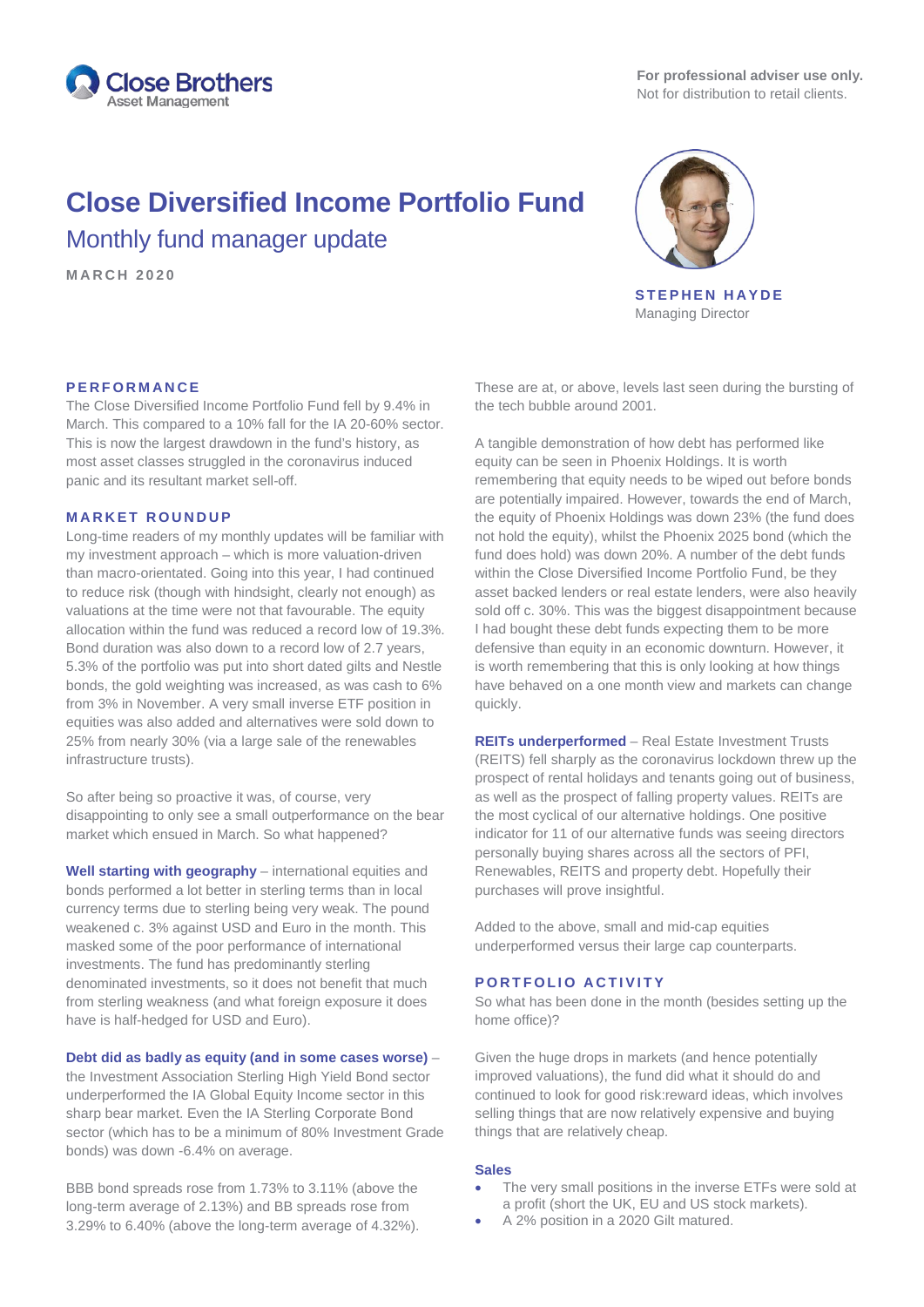

- A 0.9% position in Partnership 2025 was called early, maturing into cash.
- I sold the other 2% position in gilts at yields of 0.25%; their job done.
- I sold the Daily Mail 2027 bond at a 4.6% yield (its yield low versus what we were buying) and it is at risk of becoming a fallen angel (being downgraded to junk).

#### **Reinvesting the proceeds into new ideas**

- I bought a Sainsbury Perpetual bond (callable in July 2020) at yields of up to 6.1%. If they do not call this bond in July the yield will increase to 10.2%. Current trading at Sainsbury is very strong, and they will benefit from government schemes such as the removal of business rates.
- I opened a new position in a William Hill 2020 bond at yields up to 8.9%. It matures in June, and in February was trading with a yield of just 1%. Whilst trading is obviously tough for William Hill at the moment they are sitting on £760m of cash on their balance sheet.
- Small trades were done in other existing bonds such as BHP Billiton Perpetual (callable in 2022) at yields of up to 6%, Phoenix 2025 at 6.4%, Partnership 2025 at a 10% yield and ICG 2020 at yields up to 10.6%.
- In the alternatives space, I added to International Public Partnership and HICL Infrastructure, which should be relatively immune to the coronavirus as the majority of their investments are availabilitybased government contracts - protected against inflation. The way availability PFI projects work is that the asset, such as a school, does not need to be utilised, just available. BBGI, in their coronavirus update to the market, even gave 2021 dividend guidance; such is their confidence in their PFI projects at this time.
- In equities, two new names were added, Visa and Booking Holdings; both have net cash positions, no balance sheet concerns, are market leaders and may emerge from this period stronger. Booking
- Holdings may benefit as rivals come under financial pressure. Visa may benefit from the accelerated structural move towards a more cashless economy as many people fearing contagion are choosing card payments over cash.
- Some existing names were topped up, including Babcock. Its price fell to as low as 300p which equated to 4x earnings. To put this into context, during the Global Financial Crisis, the UK stock market bottomed at 7.6x. Sell-side analysts expect defence companies to be one of the most resilient sectors in this outbreak as and a lot of their work will be deemed critical.
- I also added to Imperial Tobacco at 5x earnings; they have since issued a statement confirming that current trading has not been impacted by the coronavirus.

The equity weighting finished the month 0.5% higher at 19.8% of the portfolio.

# **OUTLOOK**

The coronavirus is creating extreme volatility as investors try to work out several questions: how long the lockdowns will last; whether a second wave of contagion will ensue lockdowns ending; how long companies can survive a revenue drought; which companies will cut their dividends; how many people will be laid off and how this fear may change consumer behaviour. There is plenty to mull as we enter April.

With 6.5% in cash and a whole host of bonds due to mature through 2020 (c.12% of the fund), there is plenty of cash to put to work. I will continue to do my best to find attractive riskadjusted investments, and to be guided by valuations rather than the daily roller coaster of the markets.

#### **YIELD AND NAV**

The fund's yield rose materially to 5.3%, from 3.5%, as a result of the falling NAV and the trades outlined above. How does a 9.4% fall in the fund's NAV equate to a near 50% increase in the yield? It's down to short duration bonds.

In this tough environment, the hard work continues to find attractive risk:reward ideas across the whole spectrum of asset classes that the fund is able to invest in.